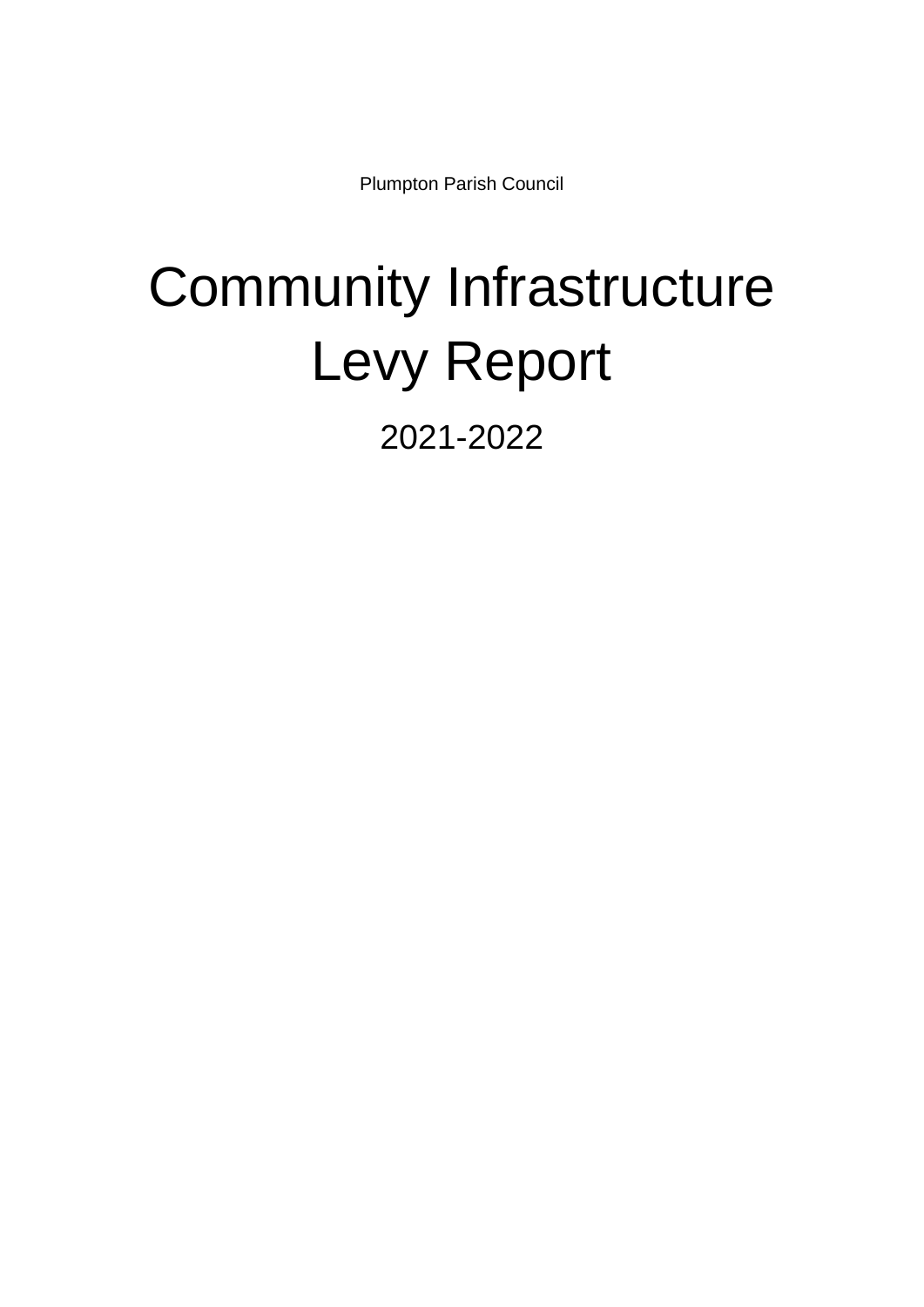The Lewes District Council Community Infrastructure Levy (CIL) Charging Schedule was adopted on 14<sup>th</sup> October 2015 and the charge has been implemented for those areas of the district that lie outside the South Down National Park since 1st December 2015.

## **Duty to pass CIL receipts to Local Council**

Under Regulations 59A of the CIL Regulations 2010 (as amended), charging authorities, in this instance Lewes District Council, have a duty to pass CIL to local councils such as Plumpton Parish Council

In areas where no neighbourhood plan has been made, fifteen per cent of CIL charging authority receipts have to be passed directly to Parish and Town Councils where development has taken place each year. However, this is capped at £100 per existing Council tax dwelling.

Where development has taken place in an area that has a neighbourhood development plan made, twenty five per cent of CIL charging authority receipts have to be passed directly to the Parish or Town Council.

25% of CIL charging authority receipts has been passed to Plumpton Parish Council

The CIL receipts are passed to local council twice during a financial year:

- By the 28<sup>th</sup> October of the financial year for the CIL receipts from 1<sup>st</sup> April to 30th September
- By the  $28<sup>th</sup>$  April of the financial year for the CIL receipts from 1<sup>st</sup> October to 31st March

## **Spending the CIL receipts in Local Councils**

In compliance with Regulation 59C of the CIL Regulations 2010 (as amended), we will use CIL receipts passed to us to support the development of Plumpton Parish Council, or any part of it, by funding the provision, improvement, replacement, operation or maintenance of infrastructure or anything else that is concerned with addressing the demand that development place on our area.

Where CIL receipts received by Plumpton Parish Council have not been spent within 5 years of receipt or otherwise that in accordance with regulation 59C, the charging authority may require those receipts to be repaid (Regulation 59E of the CIL Regulations (as amended))

## **Reporting by Local Councils**

Parish and Town Council must make arrangements for the proper administration of their financial affairs. They must have systems in place to ensure effective financial control. These requirements also apply when dealing with neighbourhood funding payments under the levy.

Regulation 62A of the CIL Regulations (as amended) sets out the information to be reported and it requires a Local Council to *"prepare a report for any financial year ("the reported year") in which it receives CIL receipts."*

The report should be published on our website or/and on the charging authority's website.